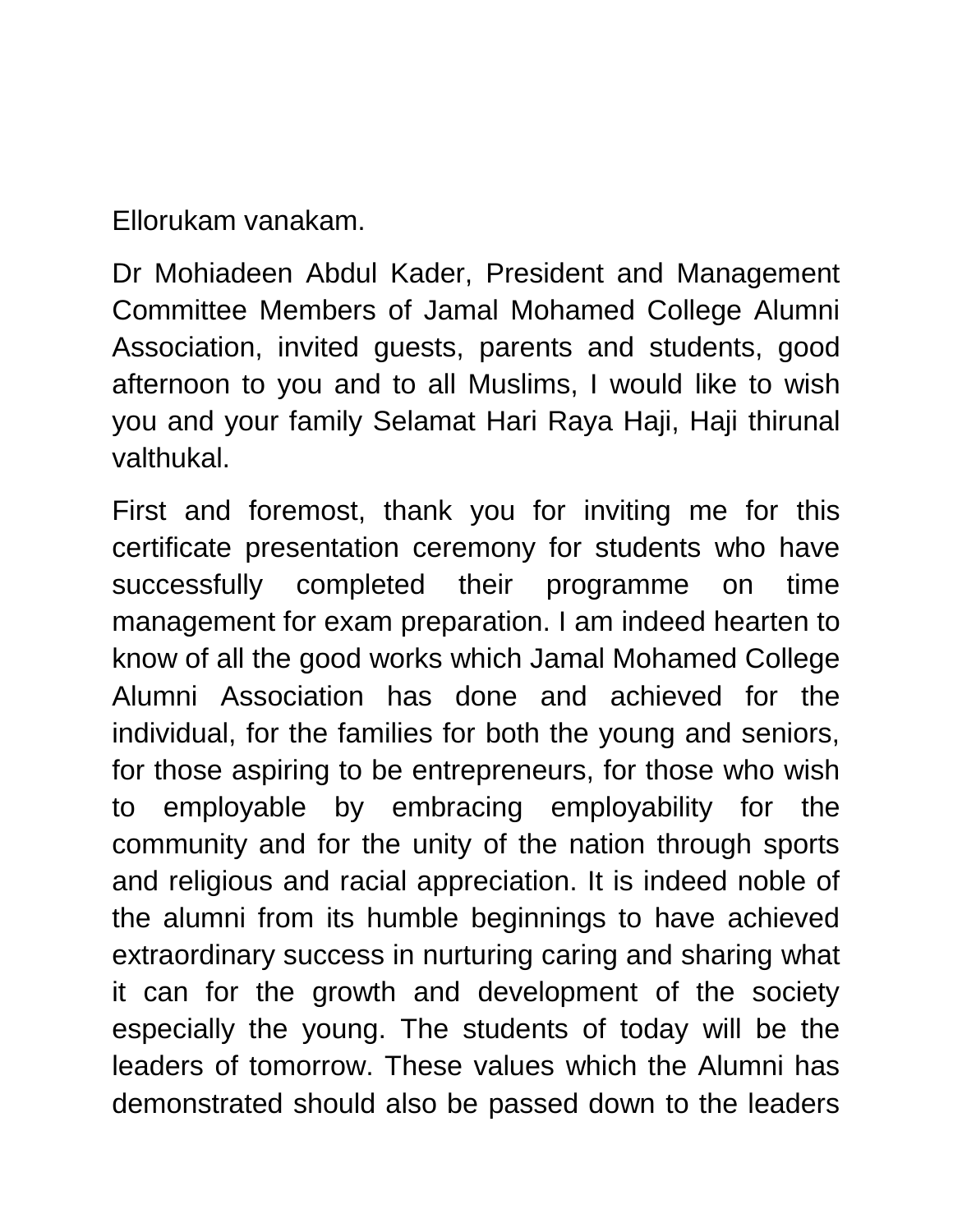of tomorrow and it is important as students you must thank your parents and then the educators for your successes throughout your life. Therefore, alumni such this must be encouraged and developed to do more good for Singapore i.e. to continue to provide training programmes, courses, support and assistance as well as community activities to forge the spirit of unity, cohesiveness and progress of all who needs and deserves the support.

I am very delighted to learn of the Education-related Community Services which Jamal Mohamed College Alumni had organized over the last 6 years. Not only had this graduates who are now successful in their own career have established themselves in the society but has made a sterling effort to ensure the rest especially those from the not well-off families too benefit from what they could offer that is education and community binding and family unity through events and activities. They have also made a clear difference in embracing and promoting the use of Tamil Language.

In Singapore, we need more of such selfless people who wants to and willing to make a difference to the society, focusing on children to make better grades, organizing health talks to better the health of the nation, strengthening our unity and racial harmony in Singapore by organizing diverse activities through cultivation of good family values, sports and entrepreneurship.